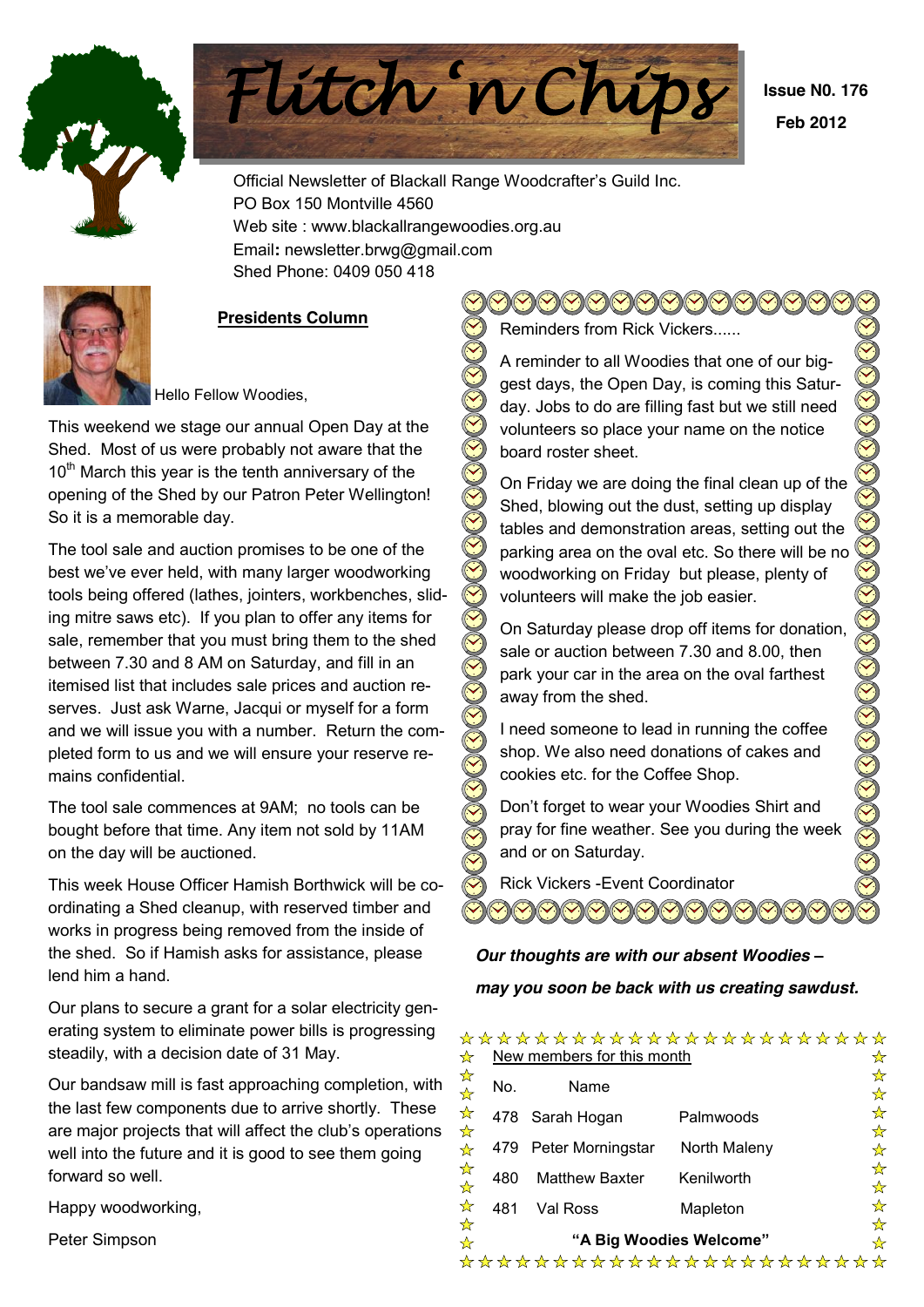

Graham Bradford supplied a couple of photos illustrating the size of some of the Eucalyptus Regnans (Tasmanian Oak) that grow in the Arve Valley south of Hobart in Tasmania.

This particular tree is known as Centurion, reputed to be the tallest known tree in Tasmania at 101m. and 4.1 m diameter. Its mass is 268 tonnes.

Thats a lot of tooth picks eh?

*YOU KNOW YOU ARE LIVING IN 2012 when...* 

- *1. You accidentally enter your PIN on the microwave.*
- *2. You haven't played solitaire with real cards in years.*

*3. You have a list of 15 phone numbers to reach your family of three.* 

*4.You pull up in your own driveway and use your mobile phone to see if anyone is home to help you carry in the groceries...* 

*5.You get up in the morning and go on line before getting your coffee .*



Contact Roger Loughnan Real Estate for the largest range of exclusively listed properties on the Blackall Range from \$100,000 - \$2,000,000. Actively supporting our community





10% Discount to BRWCG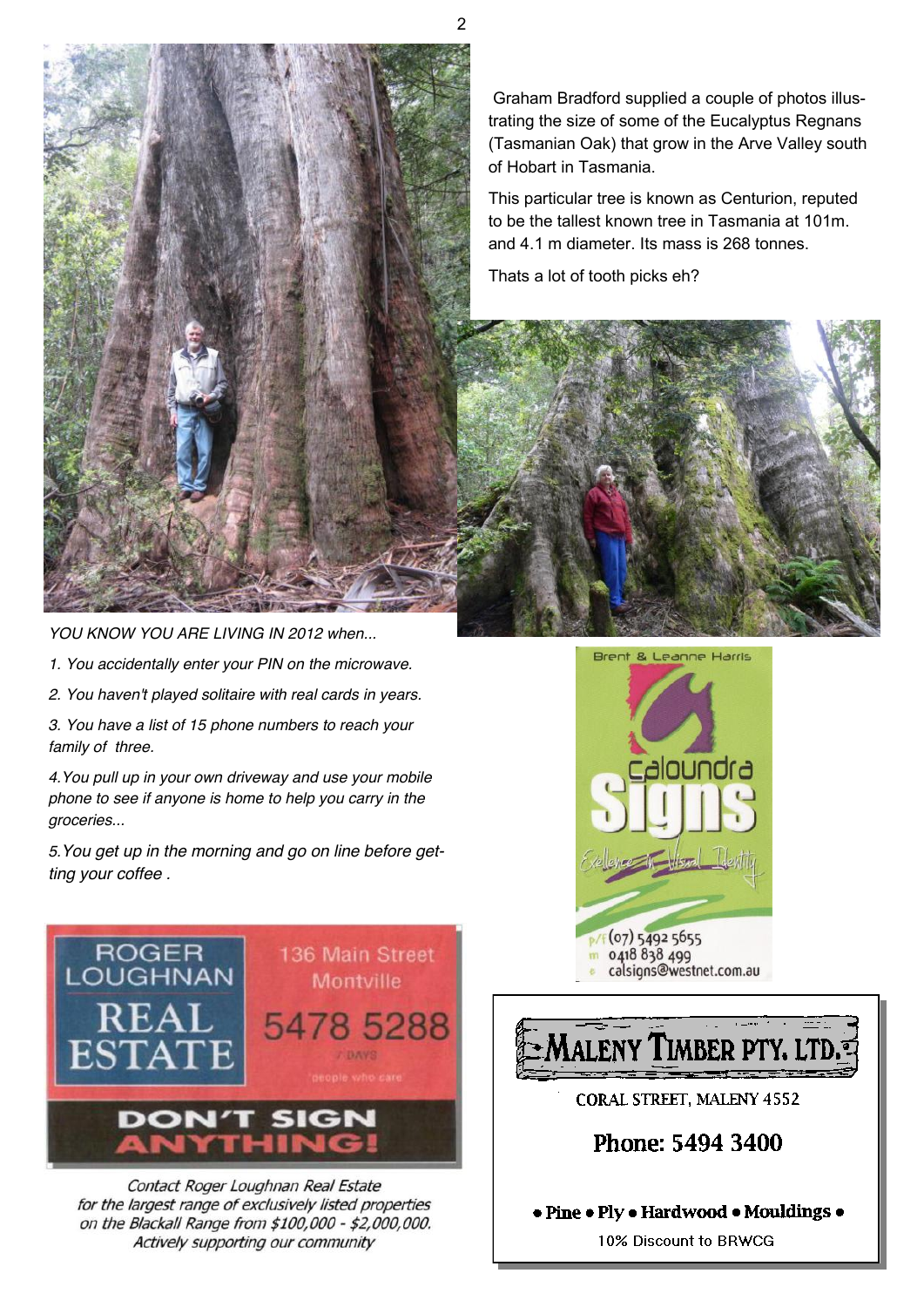**A Member Profile Brian McTaggart By John Muller**

**Brian's venture into wood crafts started with an unfortunate accident in 2000 which cut short his working life. Being trapped in a trench cave-in, the injuries he sustained changed his life forever and being an active person all his life, he sought** 



**an activity that he could handle in his new-found circumstances. Having played with a few wood projects in the past, he gained an interest in Intarsia as a woodcraft which could be tackled sitting down.** 

**Like all things in his life, Brian attacked this with so much gusto and enthusiasm that he succeeded in two things; he covered most available space on the walls of his house with Intarsia projects, and wore out a scroll saw. Admittedly it was a cheap version, but such was the volume of work he produced that it spurred on Linda, his wife to look for a means of capturing that enthusiasm and selling his work. Now any Woodies who have had a go at Intarsia will tell you, it is hard to get a good dollar for your work considering the time spent on it, so other products had to be made to occupy his time.** 

**This dilemma was helped by the introduction by a friend to a waste wood species called Budgaroo or Tom Russell Mahogany. This is a western species which is full of defects (oh, sorry, features) and most trees were poisoned by the Forestry Department some 50 years ago to allow the Cypress Pine to grow in State Forests. By salvaging old wood on the sides of the roads, there is an ongoing source of a rare wood which lends itself to making a wide variety of wooden articles for sale and thats what Brian specializes in.** 

**The next step was to find a good outlet and that turned out to be the Petrie Markets on a Sunday. This has**  proved to be a relaxing day out for Linda and a ready market for a range of Brian's quality wood products. **Linda is the entrepreneur with the marketing skills and Brian is the craftsman.....in other words, she tells him what to do and he does it! A winning combination.**



**Over the years since the accident, he has built another shed and increased his equipment to be a well equipped timber workshop with panel saw, big**boy sander, 15" thicknesser, surfacer, 19" and 14" bandsaws, a Hegna **Scrollsaw (replacement for the worn-out Carbatec saw) and a large range of hand tools. A side line as a result of their presence at the market is exposure to a public which is sometimes looking for a piece of furniture that is not mass produced. Over the years, some interesting projects have been tackled by Brian; one example was a display cabinet for a Samurai suit of armour which had a secret door (to keep the kids out!) Now you cannot buy one of those from Harvey Norman or Super A-Mart!**



**MAPLETON HARDWARE** Your handy hardware store.

Come in and see us for all your hardware needs. Hand Tools, Sleepers, Power Tools, Drill Bits, Paint and Stains. Plus Plumbing and General Hardware

**Open 7 Days** 

Rob, Toni and Laurie

Cnr Obi Obi Rd & Emu Walk **MAPLETON Phone 5445 7773** 

#### ASI Δ В **INDUSTRIAL ABRASIVES SUPPLIER**



**DAVID BLACK PROPRIETOR** 

Phone: (07) 5443 9211 Phone: (07) 5443 9527 Mobile: 0413 945 798 Fax: (07) 5443 5714 4/20 Kayleigh Drive Maroochydore Qld 4558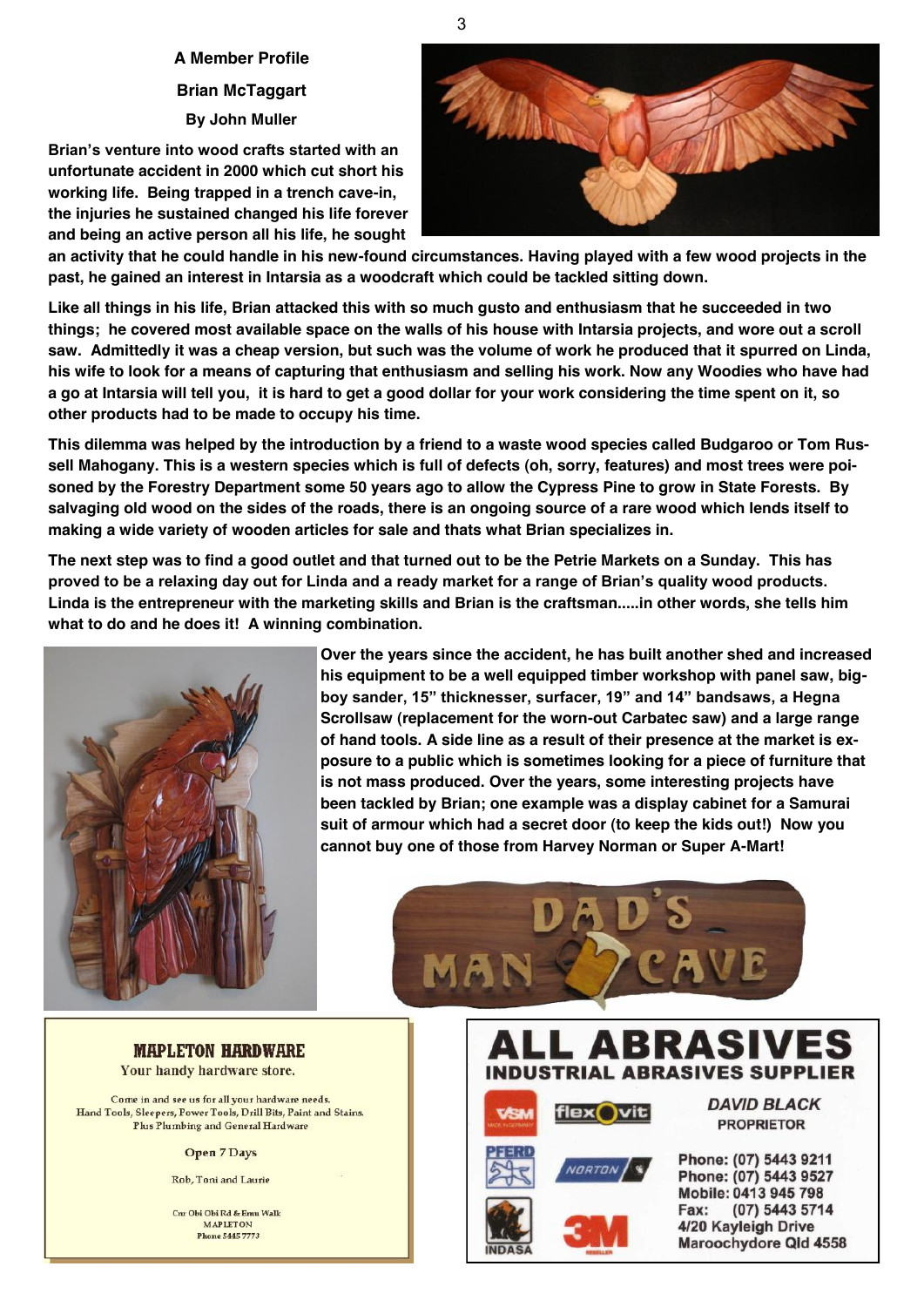**Maintenance Report from Brian Harris Jan 2012**



- 4/2 20" Thicknesser All 4 blades have been re placed with new ones.
- 8/2 Band Saw #3 Both tires were riding off the wheels due to over tightening of the saw blade. Tires are damaged but have now been glued onto the wheels.
- 15/2 Band Saw #1 The top guide bearing lost one side of the guide. A replacement was pressed on.
- 18/2 15" Thicknesser Replaced one broken cutter.
- 18/2 12" Disc Sander Velcro backing pad attached for easier sanding disc changes.
- 22/2 Hammer Saw Resharpened blade fitted.
- 22/2 Old Belt Sander New sanding belt fitted.
- $3/3$  Bobbin Sander  $-$  Please note that the bobbins are secured with a left hand thread. This had been tightened to excess when a member had tried to change the bobbin expecting it to be a right hand thread. So think about what you are doing when you attempt to change the sanding bobbins.

Or better still ask someone who knows!





## Gary & Cheryle Campbell

• Comper Trailers • Vehicle Interiors • Furniture Upholstery • Boat & 4WD Canopies Unit 7 / 47 Beerwah Parade, Beerwah 4519 Queensland



4

## **This Month's Safety Report.**

## Post drill near the big bandsaw.

Someone left the chuck key in the chuck of this drill. This could have led to an accident if the drill had been started before the key's removal.

#### ????????????

If you wish to cut a small piece of wood on one of the drop saws, use the clamp which is provided at both saws to safely hold it. Keep your hands well away from the blade. If you are in doubt, ask the shed captain for advice.

## ????????????

Do not attempt to adjust a machine if you are not formally authorised to do it. The shed captain will arrange for adjustments to be made and he or she can declare a machine out of order if it cannot be adjusted on the day.

Warne Wilson & Dave Banister -Safety Officers.

+-+-+-+-+-+-+-+-+

Don't miss this issue of Australian Wood Review. (Issue 74) As well as their usual high quality articles, there's a photo feature on our "4x2" competition run last year.







Due to Frank Bizley's commitment with Caloundra Woodies. (he is the President), Brian Harris will forward orders to Frank via email to speed the system up so members will not have to wait so long for their orders. The 10% discount still applies.

To order from Carbatec use the order forms in the tea room and Brian will do the rest.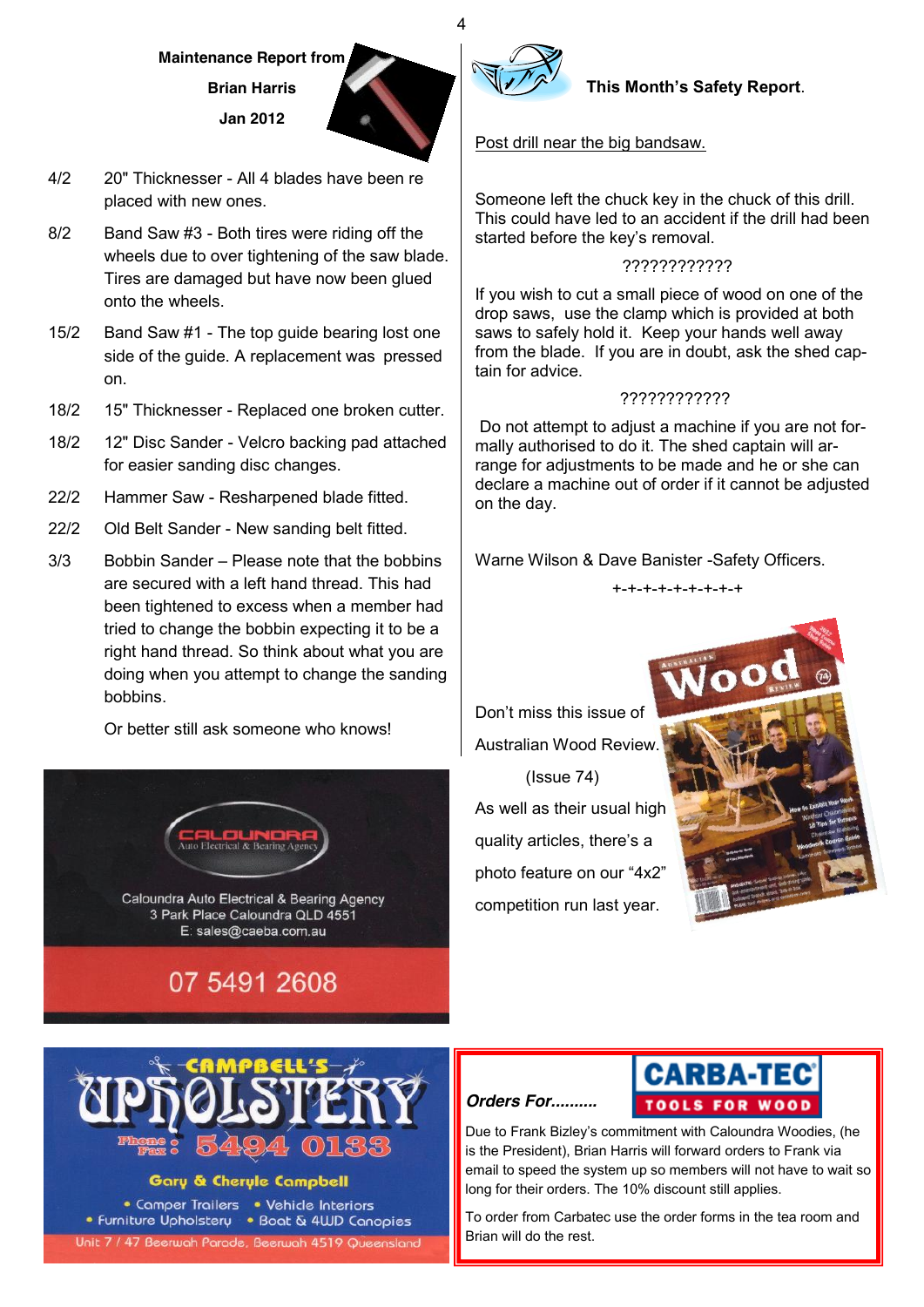## **Around The Shed This Month**



Following Warne Wilson's demo about staining In February, several members asked for his Grain Filler Recipe.........

"Sometimes we wish to add a special finish to one of our creations, whether it be a jewellery box or a piece of furniture we want to French polish or finish carefully with one of the many fine finishes we can choose from. In the case of a timber with open grain, for example some red cedars, silky oak, banksia and other softer woods, it can be a good idea to fill the grain surface first.

I once read of this home made filler and I have used it sometimes to get a special finish:

Simply tip a quantity of talcum powder (any talc or baby powder will do) into a screw topped jar. Guess the quantity you will need, you can easily add to it if you need to, or store it if you make too much.

Add French Polish and mix. Keep adding French Polish and mixing until it changes from a paste to being a thick liquid. Rub this mixture liberally into the surface of the wood and let dry. Sand off the excess along the grain with 180 grit sandpaper to remove most of the filler (It will sand easily because of the talc) then finish the surface with a fine grit. This will remove any raised grain and fill the pores to provide a surface ready for fine finishing.

French polish can be sourced ready made at U-Beaut Polishes, or you can make your own using shellac flakes and methylated spirits (This takes a fortnight of soaking before ready to use)"



### MARQUETRY WORKSHOP by Richard Coles

Richard presented a demonstration of the use of veneer for us in September.

In this comprehensive workshop Richard will explain his techniques with both the powered scroll saw and hand held saw. There will be guided practice as you get your designs under way for production on the second day.

Students can press their picture or design onto Plywood up to 300mm square. An image of 20-25 parts is the goal.

All materials are supplied and are included in the cost of the course.

| Location:  | 150 North Arm Road, North Arm, Qld |
|------------|------------------------------------|
| Date:      | Sat 24th March & Sunday 25th March |
|            | $9.00$ am $-4.30$ pm               |
| Course Fee | \$300                              |

Reserve your place by calling 0425 773 363

#### **BRWG Meeting Schedule 2011-2012**

- **Meetings start at 9:30am.**
- **Quarterly General meetings are held on the second Saturday of November, February, May and August.**
- **Management Committee meetings are held on the second Saturday of each month.**

| 2012 | March 03      | Mgt     |
|------|---------------|---------|
|      | April 14      | Mgt     |
|      | <b>May 12</b> | General |
|      | June 9        | Mgt     |
|      | July 14       | Mgt     |
|      |               |         |

**August 11 AGM & General** 

**SAW**DUST By Kathleen Ryan

# **Pockets Full of Diplomacy**

Each year, the Colorado Springs Scrollers make about 3,000 wooden toys to give out during the Christmas season to children in area hospitals and Ronald McDonald Houses. Recently, this group of fifteen woodworkers decided to supply toys for the deployed troops to hand out to kids in Iraq and Afghanistan.

"We thought it might be a nice way to make friends if the soldiers had toys to keep in their pockets and give out to the kids,' said Harv Schaefer, a longtime club member.

The first step to get things rolling was getting the project approved by the donations committee at Fort Carson.

"They're pretty strict about what they can accept," Harv said. "We submitted a

bunch of toys and they were approved by the committee.'

The simple wooden toys are cut with a scroll saw into various vehicle shapes. Once word of the effort got out, donations of money and materials started pouring in to the club. The Pikes Peak Whittlers supplied 12,000 wooden wheels and hundreds of 1/4"-diameter axle dowels.

Four hundred of the little wooden cars and trucks have already been shipped overseas. Another 1,000 are scheduled to leave with more troops headed for Iraq.

For information on the project or to find out how to make a contribution, call club treasurer Harv Schaefer at 719-392-3740 or club president Larry West at 719-599-4448.



**The Colorado Springs Scrollers** have crafted hundreds of toys for soldiers to hand out in Iraq and Afghanistan.